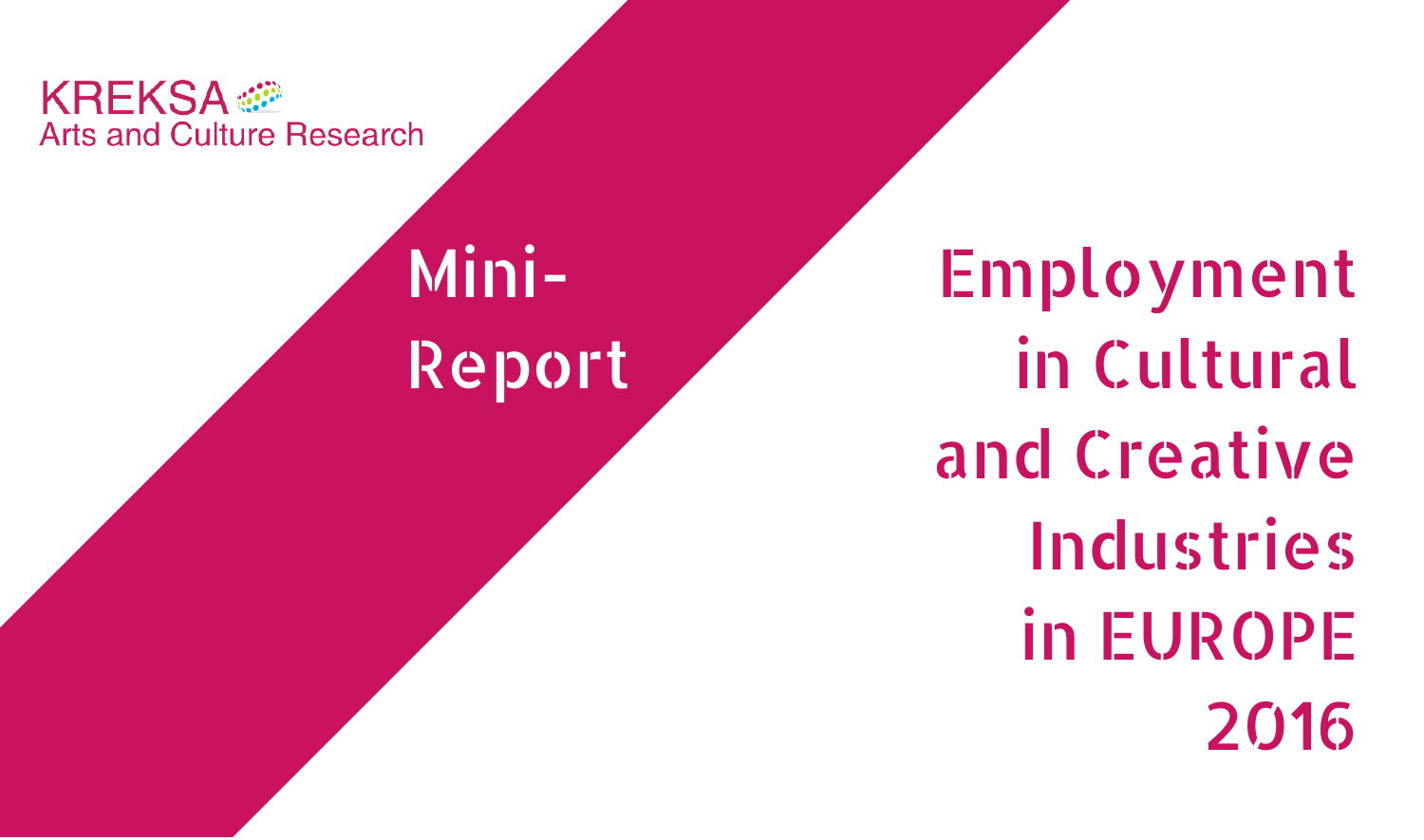This report was prepared by cultural economist Funda Lena on behalf of *KREKSA Arts and Culture.*

The aim of this mini-report is to put forth a compact graphical analysis regarding the employment in cultural and creative industries in Europe.

Data source: EUROSTAT (2015)

**KREKSA** Arts and Culture Research

www.kreksa.com fundalena@kreksa.com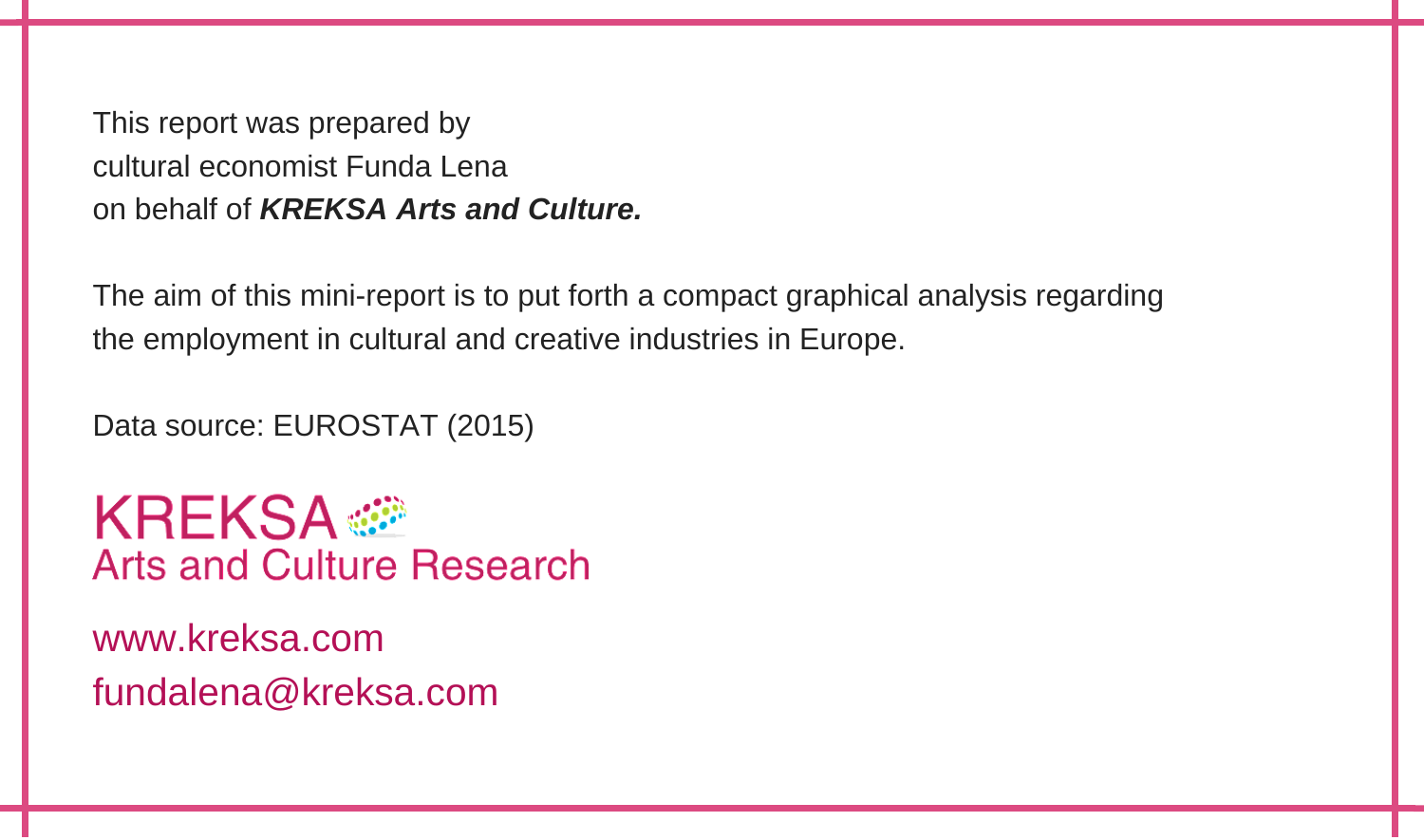### **Creative Economy**

#### **Cultural Economy**

58 - Publishing activities 59 - Motion picture, video and television programme production, sound recording and music publishing act. 90 - Creative, arts and entertainment act. 91 - Libraries, archives, museums and other cultural activities

**NACE Rev. 2 classification**

60 - Programming and broadcasting act. (radio and TV) 62 - Computer programming, consultancy and related activities 73 - Advertising and market research 74 - Other professional, scientific and technical activities (specialised design activities, photographic activities, translation and interpretation)

Economy

**Cultural** 

#### **Creative** Economy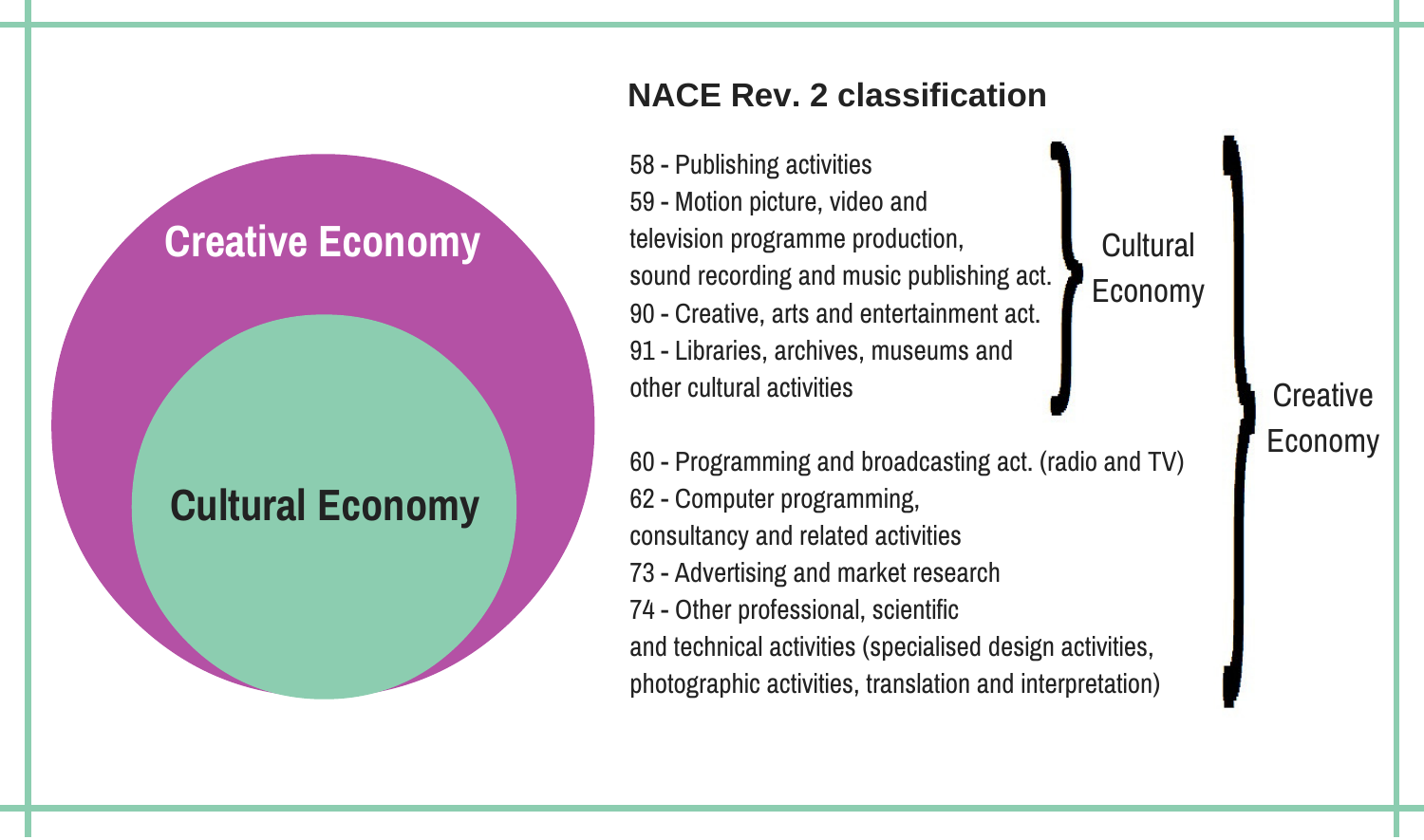|                 | Number of persons employed<br><b>Share of Cultural Economy</b><br>in total employment<br>in Cultural Economy   |        | Distribution of cultural employment among sectors |        |                  |
|-----------------|----------------------------------------------------------------------------------------------------------------|--------|---------------------------------------------------|--------|------------------|
| Norway          |                                                                                                                | 36.76% | 12.48%                                            | 36.76% | 14.00%           |
| Denmark         | 2,20%------------------------ 60.500---------------------------                                                | 28.26% | 15.87%                                            | 25.29% | 30.58%           |
| Sweden          |                                                                                                                | 32.82% | 15.55%                                            | 31.97% | 19.66%           |
| Finland         |                                                                                                                | 36.79% | 9.00%                                             | 33.07% | 21.14%           |
| Germany         |                                                                                                                |        | 53.59%                                            | 10.13% | 8.05%<br>28.23%  |
| UK              |                                                                                                                | 30.90% | 17,45%                                            | 33,80% | 17,85%           |
| Netherlands     |                                                                                                                | 19.81% | 12,84%                                            | 50.59% | 16,77%           |
| Hungary         |                                                                                                                | 22.68% | 6,63%                                             | 41.38% | 29.31%           |
| France          |                                                                                                                | 29.16% | 16.85%                                            | 39.23% | 14.75%           |
| Austria         |                                                                                                                | 24.66% | 9,66%                                             | 49.66% | 16.03%           |
| <b>Belgium</b>  |                                                                                                                | 21.54% | 16.82%                                            | 37.58% | 24.06%           |
| Czech Rep.      |                                                                                                                | 24.03% | 10.16%                                            | 39.06% | 26,75%           |
| Switzerland     |                                                                                                                | 26.06% | 10.05%                                            | 31.87% | 32.03%           |
| Ire land        |                                                                                                                | 17.84% | 11,90%                                            | 52,42% | 17,84%           |
| Poland          |                                                                                                                | 20.61% | 11.98%                                            | 36.23% | 31.18%           |
| <b>Bulgaria</b> |                                                                                                                | 27.75% | 12.64%                                            | 33.52% | 26,10%           |
| Croatia         | 1,19% 1,19% 18.900 1,19% 1.19% 1.19% 1.19% 1.19% 1.19% 1.19% 1.19% 1.19% 1.19% 1.19% 1.19% 1.19% 1.19% 1.19% 1 | 32.80% | 9.52%                                             | 31.22% | 26,46%           |
| Italy           |                                                                                                                | 27,78% | 18.93%                                            | 30,81% | 22,48%           |
| Spain           |                                                                                                                | 29.18% | 17.21%                                            | 31.50% | 22.11%           |
| Portugal        |                                                                                                                | 20.78% | 19.18%                                            | 31.74% | 28.31%           |
| Greece          |                                                                                                                | 36.93% | 10.80%                                            | 33.45% | 18.82%           |
| Turkey          |                                                                                                                | 26.82% | 24.28%                                            |        | 37.86%<br>11.04% |
|                 |                                                                                                                |        |                                                   |        | <b>COMPLIANT</b> |

**M** NACE code: 58 M NACE code: 59 M NACE code: 90 M NACE code: 91 |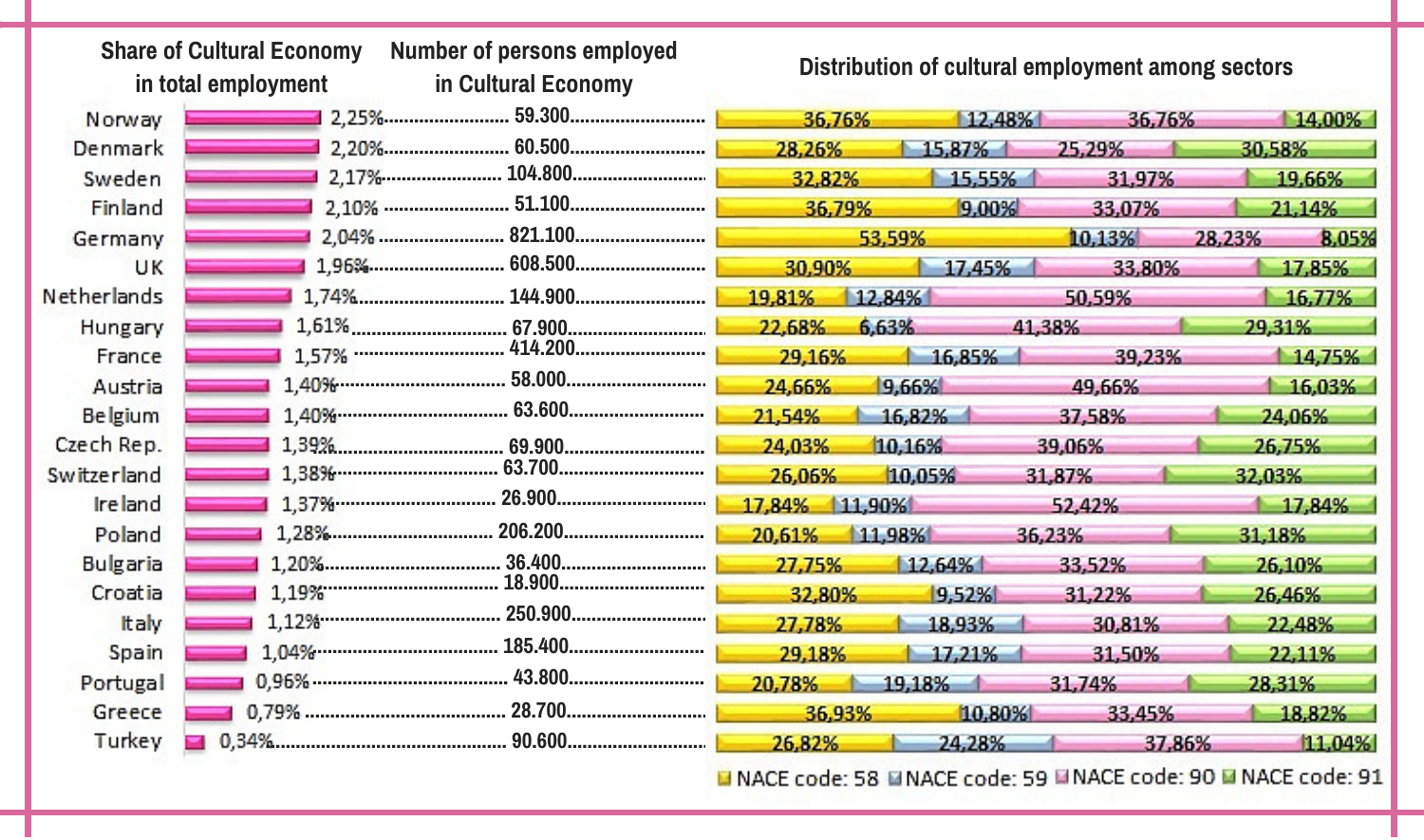| <b>Share of Creative Economy</b><br><b>Number of persons</b> |                  | Distribution of creative employment among sectors |         |              |                             |  |  |
|--------------------------------------------------------------|------------------|---------------------------------------------------|---------|--------------|-----------------------------|--|--|
| in total employment<br>employed in Cre. Ec.                  |                  |                                                   |         |              |                             |  |  |
| <b>Denmark</b>                                               | $6.06\%$ 166.800 | 36,27%                                            |         | 39.81%       | 9.35% 11.57%                |  |  |
| <b>Ireland</b>                                               | 5.98%  117.500   | 22.89%                                            |         | 41,62%       | 5,36%<br>26.98%             |  |  |
| Sweden                                                       | 5.97%  288.800   | 36.29%                                            |         | 37.57%       | 11.22% 11.88%               |  |  |
| UK                                                           | 5,88%  1.830.000 | 33.25%                                            |         | 36.26%       | 10.62%<br>15,54%            |  |  |
| Finland                                                      | 5,86%  142.900   | 35,76%                                            |         | 40.66%       | 9,24% 10,99%                |  |  |
| <b>Norway</b>                                                | 5,18% 136.700    | 43.38%                                            |         |              | 30.65%<br>9.22% 10.10%      |  |  |
| <b>Netherlands</b>                                           | 5.07%  421.500   | 34.38%                                            |         | 36.37%       | 13.24%<br>13,95%            |  |  |
| Switzerland                                                  | 4,58%  210.900   | 30.20%                                            |         | 38,60%       | 14,84%<br>12.04%            |  |  |
| Germany                                                      | 4,50% 1.810.500  | 45,35%                                            |         | 26,40%       | 9.68%<br>16,00%             |  |  |
| Czech Rep.                                                   |                  | 31.86%                                            |         | 33.32%       | 13.95%<br>16.27%            |  |  |
| Austria                                                      | 4,32%  179.300   | 32,35%                                            |         | 33.97%       | 15,39%<br>15,00%            |  |  |
| <b>Belgium</b>                                               | 4.10%  186.600   | 34.08%                                            |         | 40.62%       | 12,97%<br>7.93%             |  |  |
| France                                                       | 3,82% 1.008.200  | 41.08%                                            |         | 33.44%       | 12.27%<br>19,79%            |  |  |
| <b>Hungary</b>                                               | 3,73%  156.900   | 43,28%                                            |         |              | 8,99% 10,20%<br>32,63%      |  |  |
| <b>Spain</b>                                                 |                  | 28.04%                                            |         | 37.79%       | 12.06%<br>15,40%            |  |  |
| Italy                                                        | 3.48% 781.900    | 32.09%                                            |         | 33.92%       | 7.76%<br>23.89%             |  |  |
| <b>Bulgaria</b>                                              | 3.47%  105.200   | 34.60%                                            |         | 34.22%       | 12.64%<br>8,65%             |  |  |
| Poland                                                       |                  | 38.65%                                            |         | 31.49%       | 14.06%<br>11,32%            |  |  |
| Croatia                                                      |                  | 37,13%                                            |         |              | 26,52%<br>11,98%<br>10,41%  |  |  |
| Portugal                                                     | 2.98% 135.700    | 32.28%                                            |         | 33.38%       | 15.48%<br>13,93%            |  |  |
| Greece                                                       |                  | 34.91%                                            |         | 19.59%       | 21.05%<br>13,75%            |  |  |
| Turkey                                                       |                  | 27.89%                                            |         | 24.45%       | 22.84%<br>17.86%            |  |  |
|                                                              |                  | <b>El</b> Cultural Economy                        | MACE:60 | $M$ NACE: 62 | M NACE : 73<br>$M$ NACE: 74 |  |  |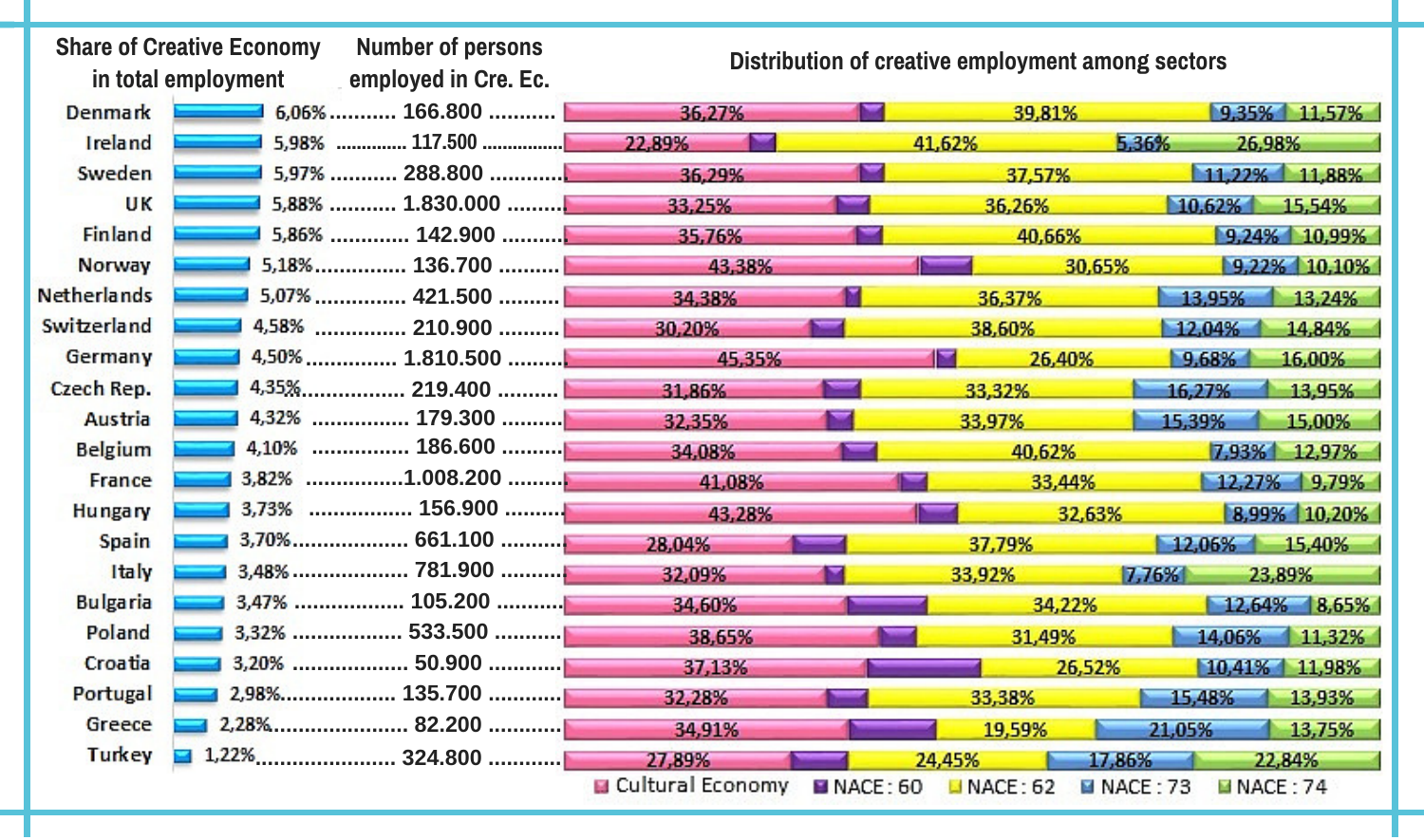

**Ages of people working in cultural and creative industries in EU (28 countries) - 2015Cultural Employment** age distribution





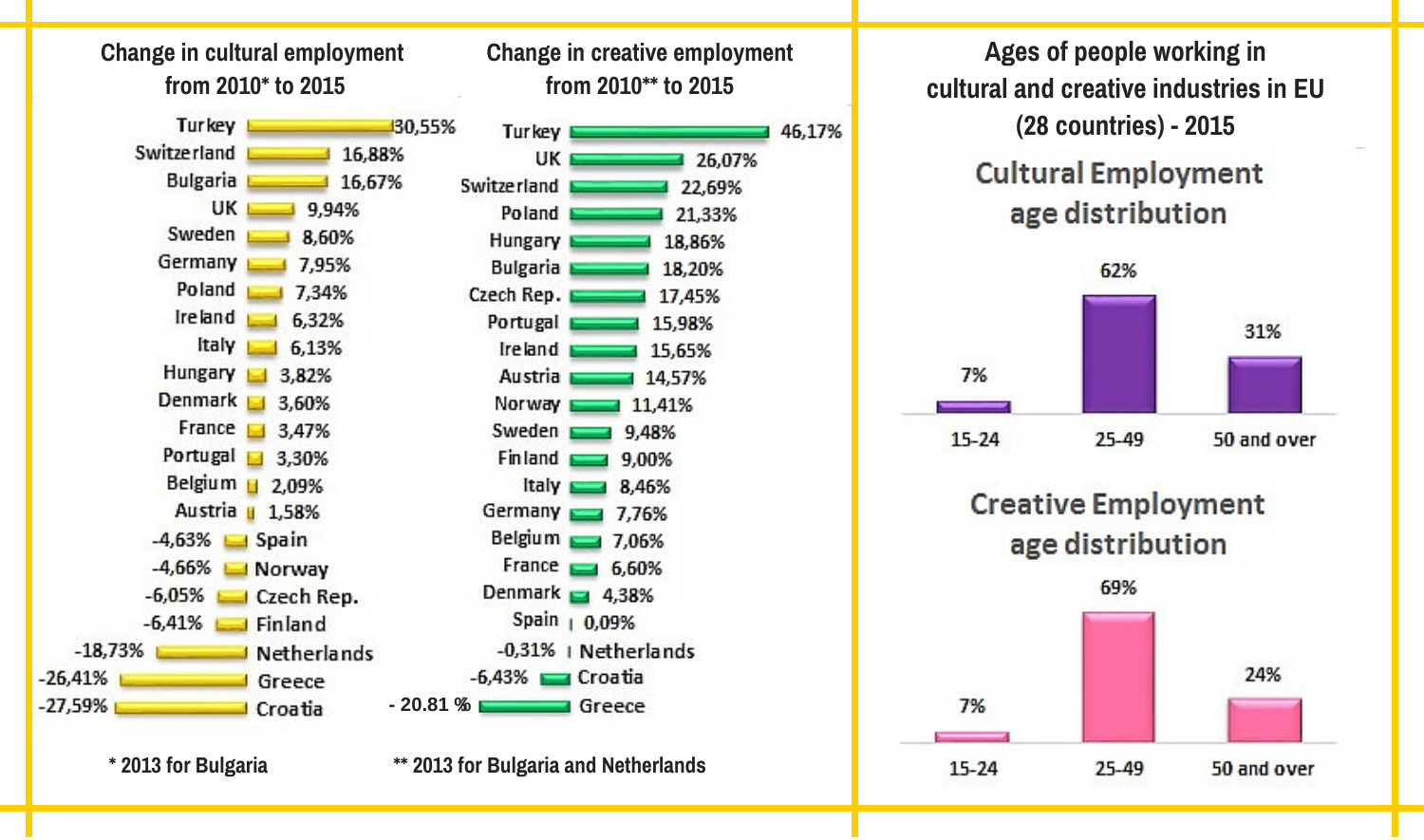*KREKSA Arts and Culture* is an institution established to provide

**research, consultancy** and **training** in the area of arts and culture.

*KREKSA* develops **projects**, conducts **research and analyses**, generates **strategies and policies**

related to

cultural and creative industries, arts and cultural management, cultural policy, cultural economy, creative city, cultural heritage and cultural tourism.